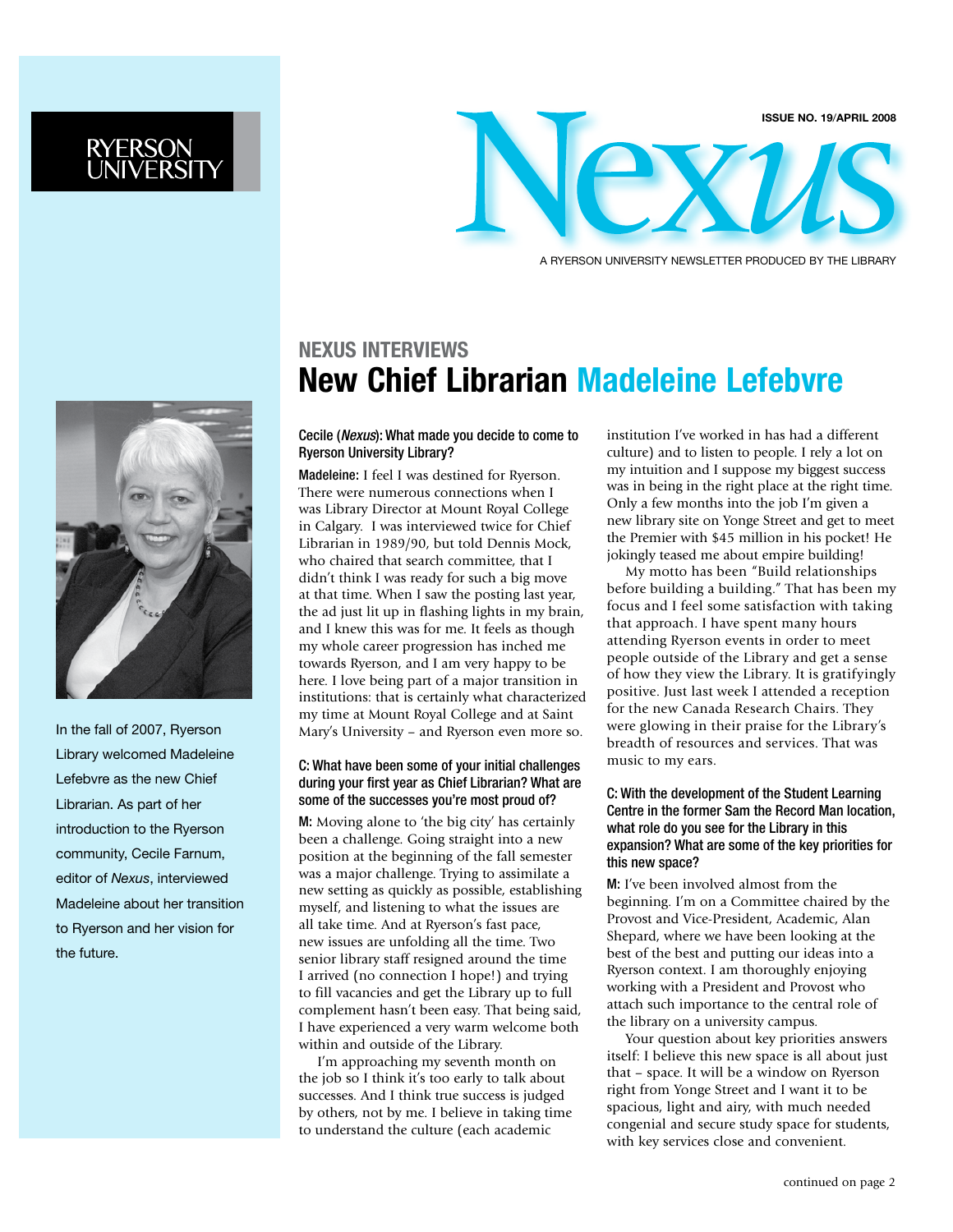

#### **Madeleine Lefebvre** – continued from page 1

If the architects can create a feeling of spaciousness right in the cramped heart of the city, it will speak volumes (pardon the pun) about the importance Ryerson places on our students.

#### C: How will you engage students, faculty and staff in developing the vision for the new space?

M: You will see a process start to unfold shortly. Students were surveyed in March, but there will be many more opportunities for student, faculty and staff input. I want everyone to feel some level of engagement in the creation of new space – the Library isn't aligned with any one particular department or faculty; the Library is for everyone.

#### C: What would you like to see in the Student Learning Centre?

M: Lots of glass and lots of space – have I said that enough? Lots of flexibility and moveable furnishings and walls; lots of collaboration. A bit of edgy style and the celebration of the programs that make Ryerson different and a physical acknowledgment right on Yonge Street of our role as a city builder and community partner.

#### C: Tell us a bit about what you enjoy to do when you're not at the Library?

M: I'm tempted to say there's not much time when I'm not at the Library – it has been a very busy seven months! I was lucky to find a beautiful apartment in a quiet and lovely neighbourhood. At the end of a very long day I like to sit by the window, read the newspapers and listen to music. Once I feel more established, I want to get back into acting. I'm a member of ACTRA and Equity so I hope to be able to sharpen my acting skills, occasionally. I also love public speaking and have been doing some invited presentations here and there about my book, *The Romance of Libraries*.

Coming to Toronto was the right thing for me. I love the 'vibe' here. I've just spent a week tucking trips to Toronto Fashion Week around my work schedule and having a wonderful time.

#### New E-Books

**[Ebrary](http://ezproxy.lib.ryerson.ca/login?url=http://site.ebrary.com/lib/oculryerson):** access to over 5,000 titles in a wide variety of subject areas (Education, Fine Arts, Geography, History, Languages and Literature, Law, Medicine, Political Science, Science, Social Sciences and Technology). A free downloadable reader is required to view these books.

**[MyiLibrary:](http://ezproxy.lib.ryerson.ca/login?url=http://www.myilibrary.com/search/my_content.asp)** A collection of over 12,000 titles (2005 – 2008) published by Springer, as well as some additional titles from Humana Press in a variety of fields.

To connect to these e-book collections, please visit: http://www.ryerson.ca/library/ref/ebooks.html.

#### New E-Resources

**[PEN](http://ezproxy.lib.ryerson.ca/login?url=http://www.dieteticsatwork.com/pen/) – Practice-Based Evidence in Nutrition:** a dynamic service designed as a series of knowledge pathways, each focusing on a topic from the diverse practice of dietetics. Each pathway is developed from key practice questions and evidence-based answers, with links to tools and resources consistent with the evidence. Knowledge pathways are grouped under four broad Practice Categories: Population Health/Lifecycle, Health Condition/Disease, Food/Nutrients, and Professional Practice.

**[CSA Illustrata: Natural Sciences](http://ezproxy.lib.ryerson.ca/login?url=http://www.csa.com/htbin/dbrng.cgi?username=ryep&access=ryep130&db=objects-nats-set-c):** the first in a series of CSA Illustrata databases of searchable tables, figures, graphs, charts and other illustrations from the scholarly research and technical literature.

**[Net Advantage](http://ezproxy.lib.ryerson.ca/login?url=http://www.netadvantage.standardandpoors.com/):** an online source of comprehensive business and investment information produced by Standard and Poor's. The portal includes data and analysis of industries, companies, stocks, bonds, mutual funds, indexes and current news. Net Advantage contains the following S&P publications: *Bond Guide, Mutual Fund Reports, Corporation Records, The Outlook, Dividend Record, Register of Corporations, Earnings Guide, Stock Guide, Industry Surveys* and *Stock Reports*.

**[Cambridge Collections](http://ezproxy.lib.ryerson.ca/login?url=http://cco.cambridge.org/) Online:** accessible introductions to major writers, artists, philosophers, topics and periods. All are collections of specially commissioned essays, shaped and introduced to appeal to student readers. Together the chapters add up to a systematic critical account of, for example Plato, Luther, Jane Austen, Tom Stoppard or Stravinsky, the French Novel or Jewish American Literature, and each title is supported by reference features such as a chronology and guide to further reading.

**[CumInCAD:](http://ezproxy.lib.ryerson.ca/login?url=http://cumincad.scix.net/)** a cumulative index of publications about computer-aided architectural design. It includes bibliographic information about over 8,100 records from journals and conferences such as ACADIA, CAADRIA, eCAADe, SiGraDi, CAAD futures, DDSS and others. All papers include full abstracts. Full texts, in PDF, of some 5,400 papers are also available.

For a complete list of new e-resource acquisitions, please visit: http://www.ryerson.ca/library/er\_resources.html.

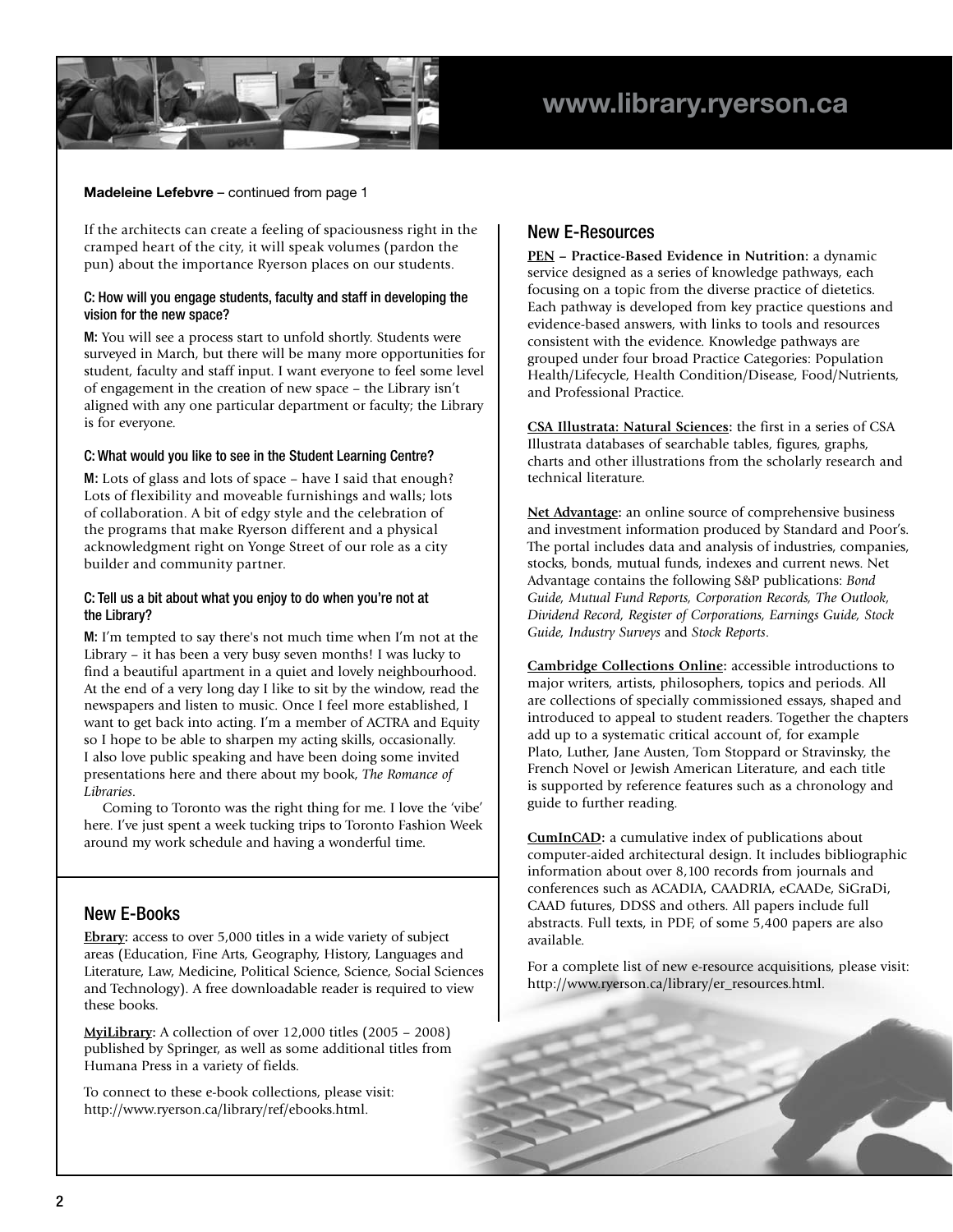# **www.library.ryerson.ca**

#### Library Stars

Ryerson Library has been honoured two years in a row by the Innovative Users Group (IUG) with a Be Innovative! award, as part of its annual awards program for libraries using the Innovative integrated library system. In 2007, Ryerson received the first-place award in the Patron Empowerment category for "Simplified Citation Links with RefWorks." **Sally Wilson**, Web Services Librarian, developed a script which allows users, in one mouse click, to save citation information from a bibliographic record in the library catalogue to the RefWorks web-based bibliographic citation manager software. This has allowed for a more seamless transfer of bibliographic information from the catalogue to RefWorks for library users.

Reference & Technologys

With the addition of Multimedia Programmer, **Graham McCarthy**, the Library has enhanced its ability to integrate social software with Library applications. In 2008, Graham McCarthy's work developing a Library application for Facebook also won a Be Innovative! award for patron empowerment. This application allows Facebook users to search the Library catalogue and e-resources from within Facebook. Graham and Sally have shared their expertise at various library conferences, and are developing Ryerson Library's reputation as a leader in social software and technology development.



**Mary Chevreau, Innovative's Vice President of North American Sales, presenting the Be Innovative! award and cheque to Sally Wilson and Madeleine Lefebvre, Chief Librarian.**

#### AskON: Online Research Help

Ryerson Library is now delivering virtual reference services as part of AskON, a collaborative pilot project involving college and university libraries across the province. Through our participation in AskON, chat reference service is available from Monday to Thursday 11 a.m. – 10 p.m. and Friday to Sunday 11 a.m. – 5 p.m. during the academic term, with reduced hours during the spring/summer terms. To connect to AskON, please visit the Library website.

#### Submitting InterLibrary Loans Just Got Easier!

The Library recently integrated RACER, the InterLibrary Loan system, with the Get It! Ryerson menu that searches for full-text access to journals available at Ryerson. If the article you are looking for is not available at Ryerson, you now have the option to automatically populate the fields of the RACER request form from within the Get It! Menu. To learn more, please ask at the Reference Desk or talk to your subject librarian.

#### Staff Notes

The Library had a number of retirements in the summer of 2007. We bid a fond farewell to Librarian **Daniel Phelan**, Library Technician **Charlotte Broome**, and the University Archivist, **Claude Doucet**. **Jane Schmidt** has assumed Daniel's responsibilities as Manager of Collection Services. **Leijs Weijs** has been hired as the new Library Technician replacing Charlotte's position. The Library also welcomed technicians **Kraigen Brown** and **Denise Matchett** to Audio-Visual/InterLibrary Loan. **Owen Jenkins** has recently been hired to manage the Archives with **Rosalynn MacKenzie** joining him as an Archives Assistant.

The Library has also added some new staff positions. **Beth Knazook** has joined the Library as a Photographic Curatorial Specialist in Special Collections. Beth is a graduate of Ryerson's master's program in Photographic Preservation and Collections Management. **Graham McCarthy** is currently working as a Multimedia Programmer developing several unique applications designed to streamline Library operations and to enhance user access to the Library's resources and services.

Librarians **Ophelia Cheung** and **Joan Parsons** are currently on six-month sabbaticals.

**Liz Bishop**, Manager of Borrower Services, has recently been appointed as interim Associate Chief Librarian. Liz will play a key role in the development of a new Library Plan to support Ryerson's new Academic Plan; building on such assessments as LibQual+ and others to develop measurable outcomes, and the promotion and development of a librarywide staff training and development framework.